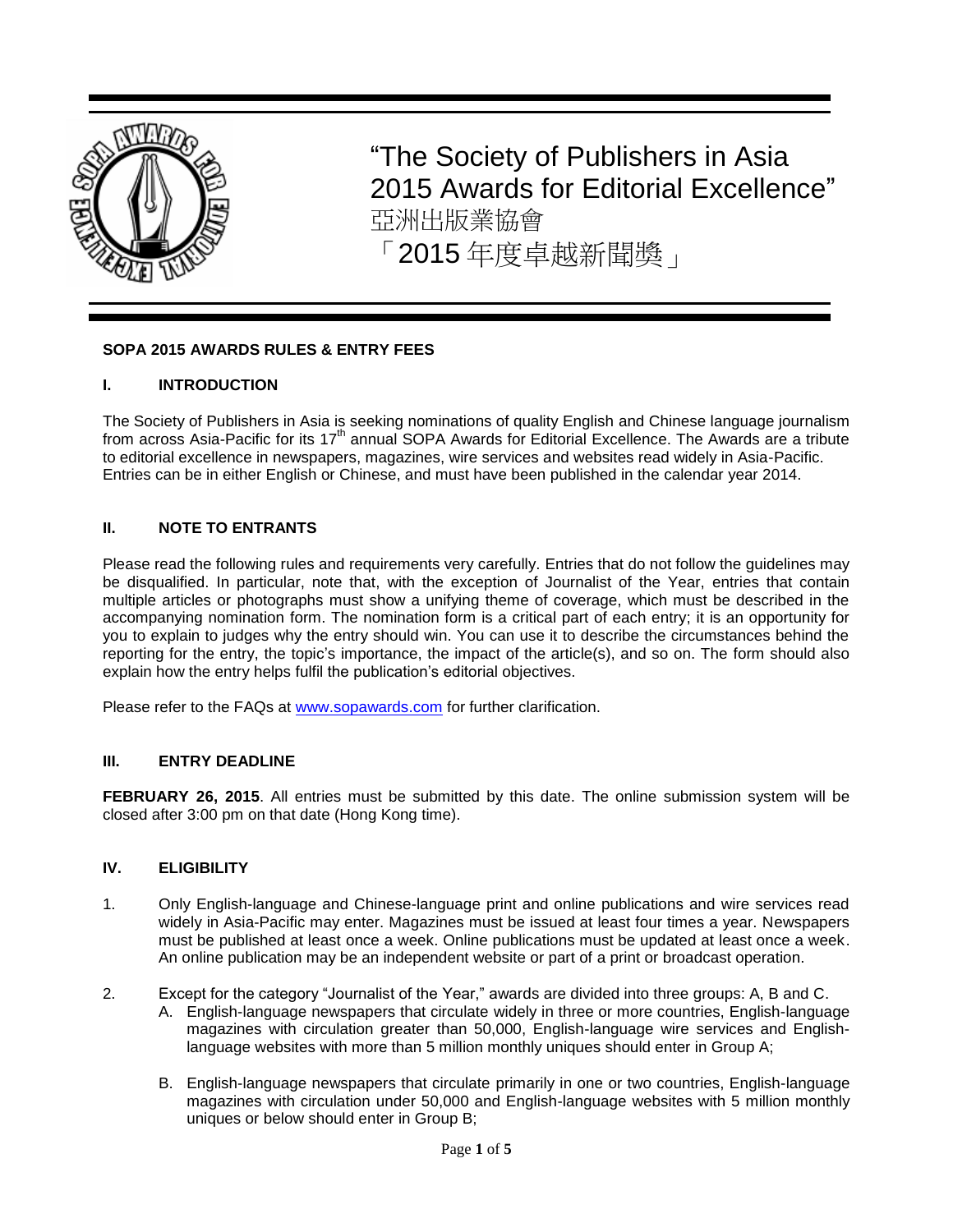C. Chinese-language publications, including Chinese-language websites and wire services, should enter in Group C;

*Note: Online publications that are affiliated with, or part of, a print publication, should enter in the same category as their affiliated print publications. Independent online publications should enter in Group B or Group C.*

*For the 2015 SOPA Editorial Awards, there will only be one Journalist of the Year award given out across category A, B and C. (For record-keeping purposes, the system will still ask for the appropriate group.)*

- 3. Online publications, wire services and trade publications may enter in all reporting, writing and photography Award categories.
- 4. Entries must have been published during the calendar year 2014.
- 5. Entries must have been published exclusively by the publication and not appear in other publications.
- 6. Entries must have a substantial emphasis on Asia-Pacific and reflect substantial journalistic efforts conducted in Asia-Pacific. For the purposes of the Awards, Asia-Pacific is defined to include the region of Afghanistan and the Central Asian republics, in addition to the Indian subcontinent, North Asia, East Asia, Southeast Asia, Australia, New Zealand, and Pacific Islands. Iraq, Iran and the Middle East are not included in this definition.
- 7. Entries may be the work of one journalist or multiple journalists. Each entry may be nominated in at most two categories. (This does not apply to the Journalist of the Year and Excellence in Magazine Design categories.) Entries must be entered in the language in which they were originally published.
- 8. Entries that comprise more than a single article or photograph must demonstrate a clear theme of coverage, and that theme should be clearly articulated in the nomination form. (This does not apply to the Journalist of the Year category.)
- 9. Photographic entries must not have been manipulated or altered, apart from standard cropping and editing.
- 10. Any challenge to the fairness or accuracy of an entry as well as the publication's response to the challenge, including published corrections and clarifications, must be included in the nomination form.

# **V. AWARD CATEGORIES**

#### **Categories open to all publications, including websites and wire services:**

## **1. Excellence in Reporting on Women's Issues (**女性议题新闻奖**)**

Honoring original coverage of women in Asia (for example, women in politics, women's rights, violence against women, the economic rise of women, women in the workplace, women in war, women and religion, profiles, studies of leadership and others). The common thread should be an exploration of the lives of women and the challenges they face.

## **2. Excellence in Digital News (**卓越网络新闻奖**)**

Honoring original work that best uses different forms of media (for example, text stories, photographs & slideshows, video, interactive graphics, social media, etc) to describe an idea, event, trend or personality, or explain a topic of significance. This category accepts URL of work(s) only.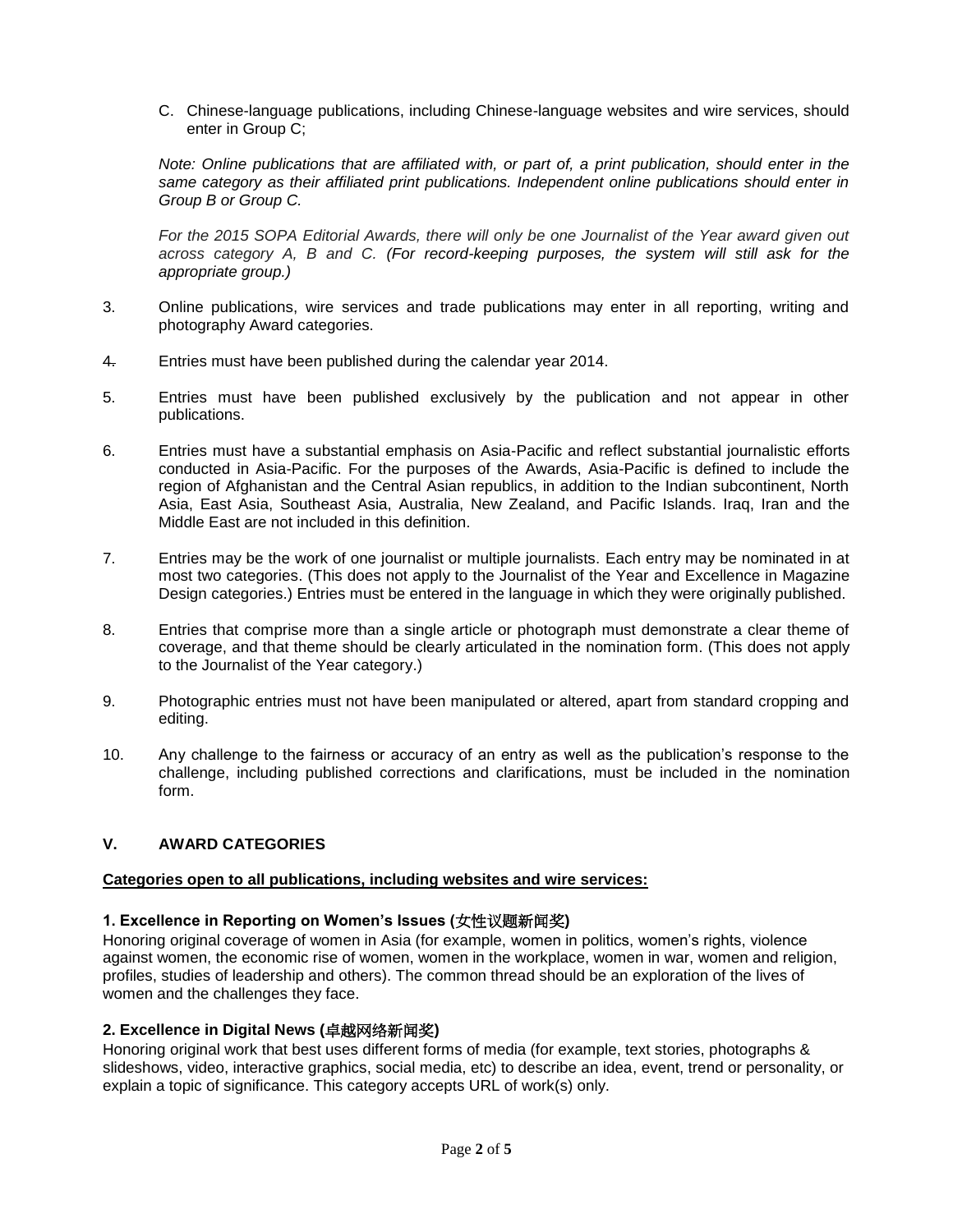# **3. Excellence in Human Rights Reporting (**卓越人权报导奖**)**

Honoring the work that demonstrates high standards of reporting on a human rights topic of significance.

## **4. Excellence in Feature Writing (**卓越专题特写奖**)**

Honoring the work that demonstrates high standards of reporting and writing to describe an idea, event, trend or personality, or explain a topic of significance. Entries are limited to one article only.

## **5. Excellence in Magazine Design (**卓越杂志设计奖**)**

Honoring the magazine that demonstrates high standards in visual presentation. Categories open only to magazines

## **6. Excellence in Lifestyle Coverage (**卓越生活时尚报导奖)

Honoring the work that demonstrates high standards of reporting and writing on a lifestyle topic.

### **7. Excellence in Explanatory Reporting (**卓越解释性新闻奖)

Honoring the work that demonstrates high standards of reporting, writing and in-depth analysis to explain a topic of significance.

### **8. Excellence in News Photography (**卓越新闻摄影奖**)**

Honoring the work that demonstrates high standards of news photography. (Note: entries must have been taken by or exclusively for the publication concerned)

### **9. Excellence in Business Reporting (**卓越经济报导奖**)**

Honoring the work that demonstrates high standards of reporting on a business topic of significance.

### **10. Excellence in Information Graphics (**卓越数据图像奖**)**

Honoring entries that demonstrate high standards in presenting information in graphical form. This category accepts PDF files and URL of work(s).

#### **11. Excellence in Reporting Breaking News (**卓越突发性新闻奖**)**

Honoring the work that demonstrates high standards of reporting a breaking news event under deadline pressure.

### **12. Excellence in Opinion Writing (**卓越评论奖**)**

Honoring the opinion piece(s) or editorial(s) that best serve(s) to advance discussion and debate on a topic of significance.

## **13. Excellence in Editorial Cartooning (**卓越漫画奖**)**

Honoring the editorial cartoon or cartoons that demonstrate(s) high standards in commentary on a topic of significance. (Note: entries should embody a comment on the person or situation depicted)

#### **14. Excellence in Reporting on the Environment (**卓越环境报导奖**)**

Honoring the work that demonstrates high standards of reporting on an environmental topic of significance.

#### **15. Excellence in Feature Photography (**卓越特写摄影奖**)**

Honoring the work that demonstrates high standards of feature photography. (Note: entries must have been taken by or exclusively for the publication concerned)

#### **16. The Scoop Award (**独家新闻奖**)**

Honoring the exclusive story that has a significant impact and is widely followed by competing news media.

#### **17. Excellence in Investigative Reporting (**卓越调查报导新闻奖**)**

Honoring the publication that through the use of its journalistic resources, which as well as reporting may include editorials, photographs and graphics, serves to advance the public interest on a topic of significance, for example by exposing wrongdoing or corruption, uncovering malfeasance or in some other way holding the powerful to account.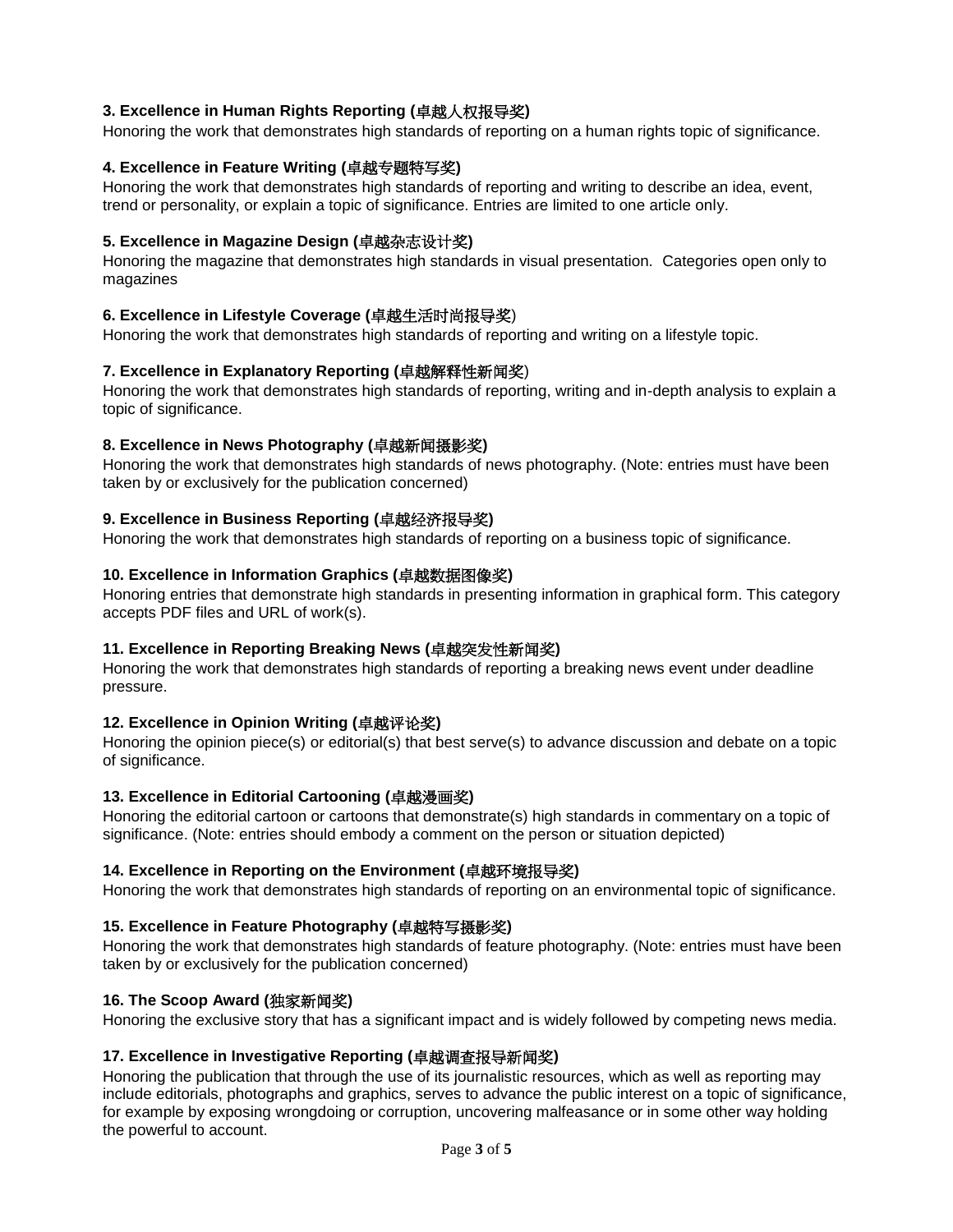## **18. Journalist of the Year (**年度记者奖**)**

Honoring the journalist who has best demonstrated excellence in editorial achievement. This category welcomes entries from photojournalists and video journalists. For written work, entries should consist of 3-5 articles. For photojournalists and video journalists, entries should consist of 3-5 examples of work. Examples can comprise individual photos/videos or a series of photos/videos published.

Publications may nominate only ONE journalist in this category. (Note: the requirements for a unifying theme and for each entry to be nominated in at most two categories do not apply to this category.) This category accepts PDF files and URLs of work(s).

### **VI. RULES FOR SUBMISSION**

- 1. Each publication may submit a maximum of TWO entries per category except in the following categories: Journalist of the Year and Excellence in Magazine Design. In those categories, each publication may submit ONE entry.
- 2. Each entry may include a maximum of FIVE pieces of work except in Excellence in Feature Writing, which is limited to ONE article per entry, and Excellence in Magazine Design, which is limited to ONE edition of a magazine only.
- 3. More than half of each entry must consist of written articles except in:

*Excellence in Feature Photography, Excellence in News Photography, Excellence in Information Graphics, Excellence in Editorial Cartooning, and Excellence in Digital News*

- 4. Each entry must include the following:
	- (a) The nominated work(s), (each piece of work submitted in one PDF file or up to five URLs)
	- (b) Completed online entry form
	- (c) Completed online nomination form

NOTE: SOPA will only accept electronic submissions for convenience, security and cost reasons. All entries must be submitted through the SOPA 2015 Awards website [\(http://www.sopawards.com/\)](http://www.sopawards.com/). Entries by email will not be accepted.

- 5. All categories require a minimum number of five entries. Failure to meet the minimum will result in automatic cancellation of that category. In cases where categories have been cancelled, SOPA will offer entrants a credit towards submissions in the following year's awards, but not a refund.
- 6. For Group C, entry forms must be in Chinese and English, and nomination forms must be in Chinese.
- 7. The nomination form must explain why the entry deserves consideration for the category of award entered, the publication's editorial objectives and how the entry helped fulfil those objectives. It may also provide additional information about the entry to assist the judges in placing the entry in context. In the case of entries with multiple articles or photographs, it must explain the unifying theme of coverage the articles or photographs collectively address. Entries will be judged against how well they fulfil the objectives described in the nomination form. The requirement for a unifying theme does not apply to the Journalist of the Year Category.
- 8. Entries submitted as URLs should be active during February-May 2015. Each URL is counted as one piece of work. The work should have been first published in 2014. Entries may be a single item or a continuing project, and may consist of up to five (5) URLs, depending on the category of award. The URLs may be listed in the nomination portion of the entry form. Websites requiring passwords must provide a single username and password to be used by the judges. These may be entered in the entry form. It is up to the entrant to ensure that judges are able to access URLs. Inaccessible